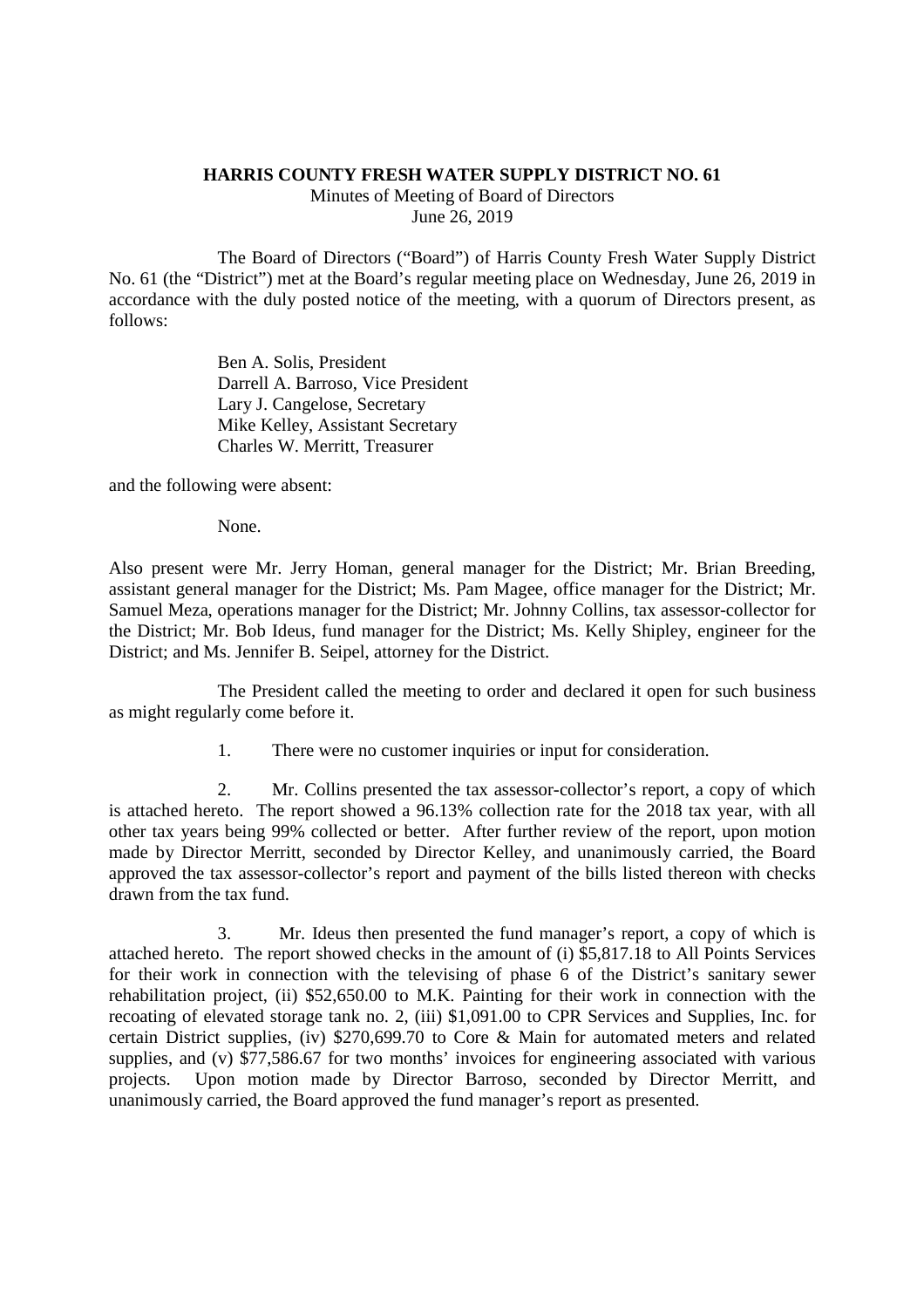4. The Board discussed the ethics letter and update by Investment Officers Jerry Homan, Pam Magee, and Bob Ideus. The attorney noted that annually the Investment Officers are required to disclose whether they have any personal business relationships with any entities seeking to sell an investment to the District. The Investment Officers indicated that they have no such relationships. The attorney confirmed the disclosures would be filed with the Texas Ethics Commission as required by law.

5. The Board considered the minutes for the meeting held on June 19, 2019. Upon motion made by Director Merritt, seconded by Director Barroso, and unanimously carried, the Board approved the minutes as presented.

6. Mr. Meza presented the operations report, a copy of which is attached hereto. With respect to water production, the District pumped 62,901,000 gallons from its wells, with an average daily flow of 2,029,097 gallons. The ratio of water pumped to billed was 82% during the month. Mr. Homan and Mr. Breeding confirmed that they are working to identify the source causing the decrease in the pumped to billed ratio.

At the wastewater treatment plants, the total combined treatment amounted to 73,246,000 gallons with an average daily flow from the plants of 2,362,774 gallons per day. There were 4.6 inches of rainfall during the month of May.

With respect to the distribution and collection system, 20 bacteriological samples were taken with no coliforms detected. The operator changed out 14 meters in the month of May and made three commercial taps.

With respect to out-of-district water use, Emerald Forest Utility District used 177,000 gallons and Harris County MUD No. 248 used 11,601,000 gallons.

As for personnel matters, a safety meeting on heat stress is scheduled for July.

After review, upon motion made by Director Kelley, seconded by Director Merritt, and unanimously carried, the Board approved the operations report as presented.

7. Ms. Seipel confirmed that her firm has compiled and submitted to CenterPoint Energy the information required to comply with the emergency operations critical load status for District facilities. This will register with CenterPoint Energy and other emergency operations agencies the District's critical water and wastewater infrastructure, and those facilities will be given priority for restoring service after a hurricane or other disaster.

8. Ms. Shipley presented the engineer's report, a copy of which is attached hereto. Ms. Shipley reported that the recoating of elevated storage tank no. 2 is almost complete.

She also stated that her firm is analyzing all lift stations within the District for the purpose of determining whether any rehabilitation projects are necessary at this time.

After further review and discussion, upon motion made by Director Kelley, seconded by Director Barroso, and unanimously carried, the Board approved the change order and engineer's report as presented.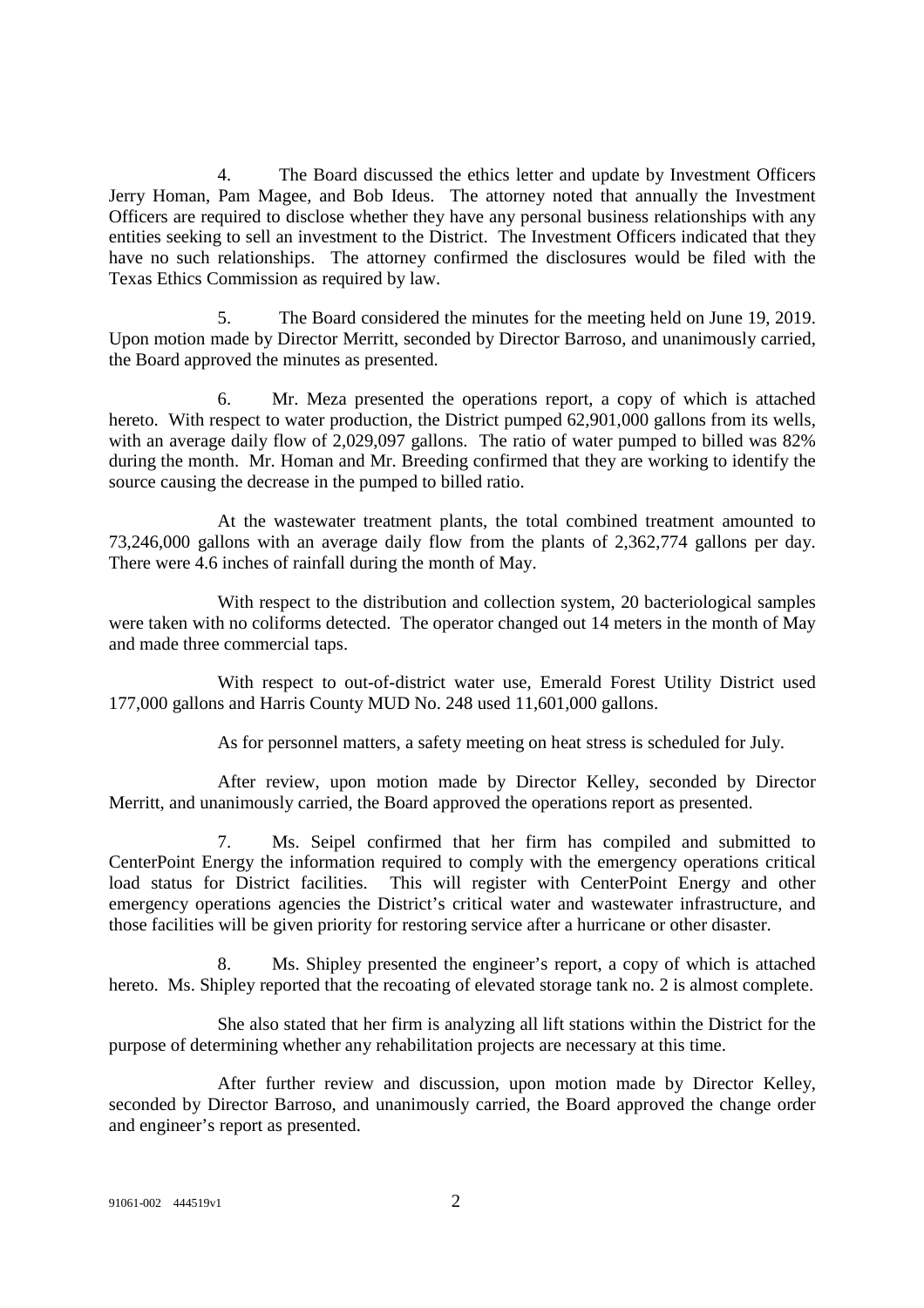9. The Board next considered payment of the general fund bills listed on the report prepared by Ms. Magee, a copy of which is attached hereto. After review, upon motion made by Director Merritt, seconded by Director Kelley, and unanimously carried, the Board approved payment of the general fund bills as presented.

10. The Board then discussed Harris County Municipal Utility District No. 248's request for additional connections. After a discussion of the matter, the Board authorized its representatives to proceed with negotiations.

11. Mr. Homan, Ms. Magee, and Mr. Breeding presented the management report. Ms. Magee reviewed the District's May financials with the Board.

Ms. Magee discussed the sizable delinquent bill associated with the prior owner of the property located at 20035 Northwest Freeway. After a discussion as to whether to send the bill to collections, the Board requested that the District's attorney send a demand letter.

Mr. Breeding then reported that the District currently is undertaking preparations for hurricane season.

Mr. Homan provided information from the Cy-Fair Chamber of Commerce regarding membership. After a brief discussion of the benefits of becoming a member through at the non-profit rate, upon motion made by Director Barroso, seconded by Director Kelley, and unanimously carried, the Board elected to become a member of the organization.

Upon motion made by Director Barroso, seconded by Director Merritt, and unanimously carried, the Board approved the management report as presented.

12. The Board considered items for the next agenda.

There being no further business to come before the Board, the meeting was adjourned.

**Secretary**